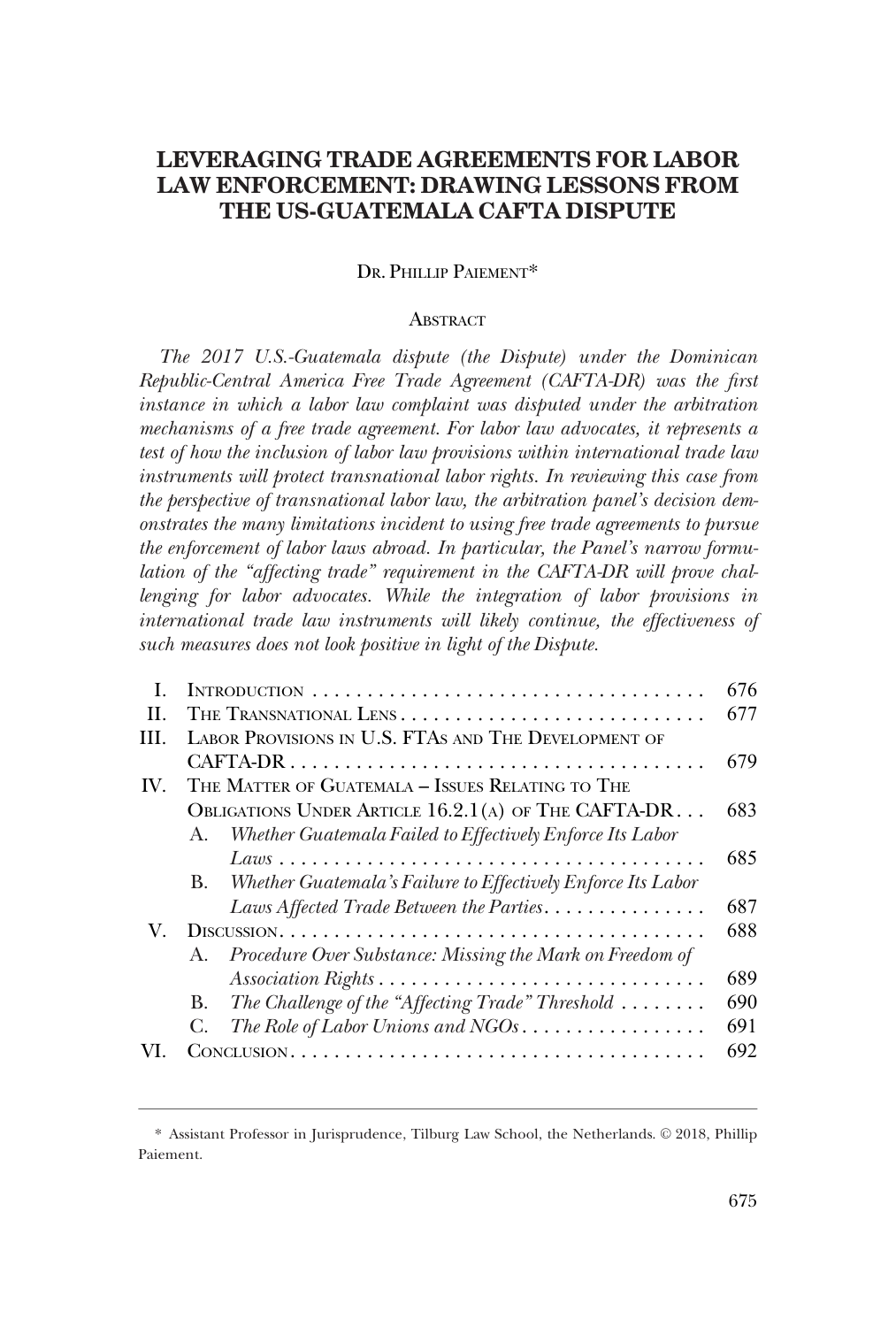#### I. INTRODUCTION

<span id="page-1-0"></span>On June  $14<sup>th</sup>$ , 2017, an arbitration panel released its decision in a trade dispute between the United States and Guatemala (the Dispute), related to the latter's obligations under the Dominican Republic-Central America Free Trade Agreement (CAFTA-DR) to effectively enforce its labor laws.<sup>1</sup> The United States claimed that Guatemalan authorities allegedly failed to protect laborers' rights of freedom of association, of investigating violent actions against labor organizers, and of effectively enforcing court decisions protecting laborers' rights.<sup>2</sup> These claims were raised with respect to a number of different employment sites involving shipping, agriculture, and textile manufacturing industries.3 The dispute marked the first time that labor complaints have been disputed in a free trade agreement's (FTA) arbitration proceeding.4 While the United States was successful in demonstrating that the Guatemalan government had failed to enforce its labor laws on a number of occasions and at a number of enforcement sites, the United States ultimately failed to prove that these actions affected trade between the two countries, and thus lost the dispute.<sup>5</sup>

The Panel's decision offers an ideal moment for labor lawyers to reflect on the pros and cons of utilizing international trade agreements as a means for securing the enforcement of labor laws abroad. Approaching the Dispute as an example of the ongoing transnationalization of labor laws, this Article argues that the Panel's decision illustrates the reasons why FTAs do not offer broadly advantageous opportunities for the transnational enforcement of fundamental labor rights.<sup>6</sup> In particular, the Panel's decision demonstrates the limitations

<sup>1.</sup> Dominican Republic–Central America–United States Free Trade Agreement, Aug. 5, 2004, 119 Stat 462, 43 I.L.M. 514 [hereinafter CAFTA-DR]. The labor law enforcement obligations of CAFTA-DR are set forth in Article 16.2 of the Agreement.

<sup>2.</sup> *In re* Guatemala – Issues Relating to the Obligations (U.S. v. Guatemala), Final Report, CAFTA-DR Arb. Panel (June 14, 2017) [hereinafter U.S. v. Guatemala], [https://www.trade.gov/](https://www.trade.gov/industry/tas/Guatemala%20%20%E2%80%93%20Obligations%20Under%20Article%2016-2-1(a)%20of%20the%20CAFTA-DR%20%20June%2014%202017.pdf)  [industry/tas/Guatemala%20%20%E2%80%93%20Obligations%20Under%20Article%2016-2-1](https://www.trade.gov/industry/tas/Guatemala%20%20%E2%80%93%20Obligations%20Under%20Article%2016-2-1(a)%20of%20the%20CAFTA-DR%20%20June%2014%202017.pdf) [\(a\)%20of%20the%20CAFTA-DR%20%20June%2014%202017.pdf.](https://www.trade.gov/industry/tas/Guatemala%20%20%E2%80%93%20Obligations%20Under%20Article%2016-2-1(a)%20of%20the%20CAFTA-DR%20%20June%2014%202017.pdf)

*In re* Guatemala – Issues Relating to Obligations Under Art 16.2.1(a) of the CAFTA-DR 3. (Guat./U.S.), Initial Written Submission of the United States, ¶ 3 (Nov. 3, 2014), [https://ustr.](https://ustr.gov/sites/default/files/US%20sub1.fin_.pdf)  [gov/sites/default/files/US%20sub1.fin\\_.pdf.](https://ustr.gov/sites/default/files/US%20sub1.fin_.pdf)

<sup>4.</sup> Paula C. Albertson & Lance Compa, *Labour Rights and Trade Agreements in the Americas*, *in*  RESEARCH HANDBOOK ON TRANSNATIONAL LABOUR LAW 474–493 (Adelle Blackett & Anne Trebilcock eds., 2015).

<sup>5.</sup> U.S. v. Guatemala, *supra* note 2, ¶ 594.

<sup>6.</sup> An expansive treatment of the increasing transnationalization of labor law is offered in the collection of essays in RESEARCH HANDBOOK ON TRANSNATIONAL LABOUR LAW (Adelle Blackett & Anne Trebilcock eds., 2016).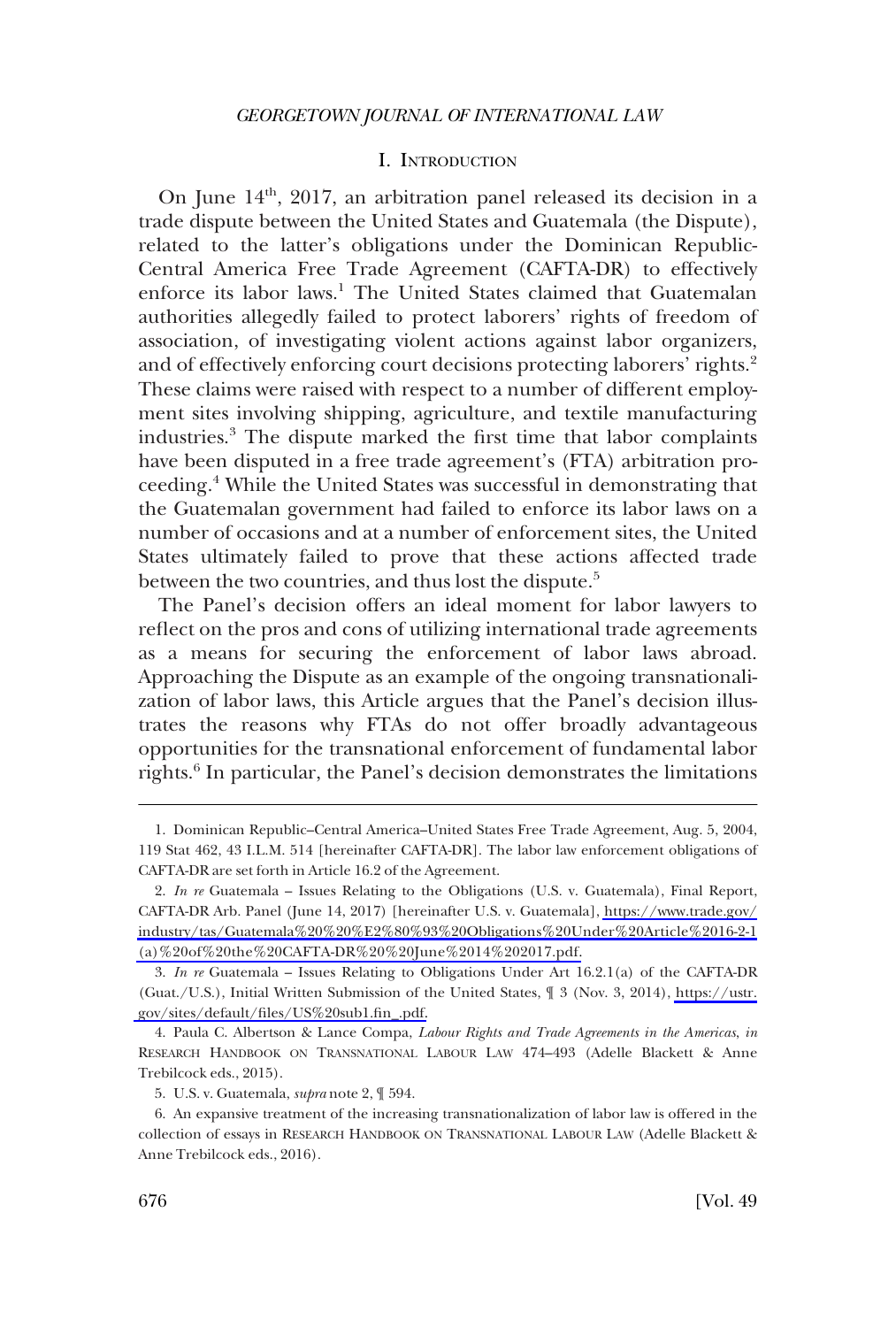<span id="page-2-0"></span>that arbitration poses for the participation of labor advocates and the constraints that arise from the "affecting trade" provisions in FTAs.

Part II will introduce the transnational approach to labor law that has proven increasingly popular as labor law advocates and scholars seek innovative ways of ensuring and enforcing labor rights amidst the globalization of production and supply chains. Part III will present the historical development and general characteristics of the CAFTA-DR, in light of the 2002 Trade Promotion Authority Act and broader efforts to include labor provisions within international trade law instruments. Part IV will describe the facts and procedural history of the Dispute, along with the arbitration panel's holding and reasoning in its final decision. Finally, Part V will discuss the lessons drawn from this first foray into labor dispute resolution through FTA arbitration.

## II. THE TRANSNATIONAL LENS

In 1956, Professor Philip Jessup of Columbia Law School published an essay titled *Transnational Law*, drawing attention to "law which regulates actions or events that transcend national frontiers," including public international law, private international law, as well as "other rules that do not wholly fit into such standard categories."7 Over the decades, a distinct transnational lens has crystallized for analyzing the complex, border-crossing legal phenomena resulting from the globalization of trade, institutions, crime, environmental degradation, and, more generally speaking, societies. In particular, legal scholars use a transnational lens to describe how the actors, norms, and processes involved in legal disputes are re-configured as the disputes shift from a domestic to an international frame.<sup>8</sup>

A transnational lens offers legal scholars a more nuanced analytic framework by which to assess arbitration proceedings, such as the Dispute, under an appropriate international trade agreement. FTAs and the relevant arbitration proceedings may traditionally be assessed through the lens of international public law, emphasizing their status

<sup>7.</sup> PHILIP C. JESSUP, TRANSNATIONAL LAW 2 (1956).

<sup>8.</sup> Peer Zumbansen, *Defining the Space for Transnational Law: Legal Theory, Global Governance and Legal Pluralism*, 21 TRANSNAT'L L. CONTEMP. PROBS. 305 (2012). Among the more influential contributions to the crystallizing field of transnational legal scholarship is the work of Peer Zumbansen and the Transnational Legal Orders project initiated by Terence C. Halliday and Gregory Shafer. Halliday and Shaffer define transnational legal orders as "a collection of formalized legal norms and associated organizations and actors that authoritatively order the understanding and practice of law across national jurisdictions." *See* Gregory Shaffer, *Transnational Legal Orders*, *in* TRANSNATIONAL LEGAL ORDERS 3, 11 (Terence C. Halliday & Gregory Shaffer eds., 2015).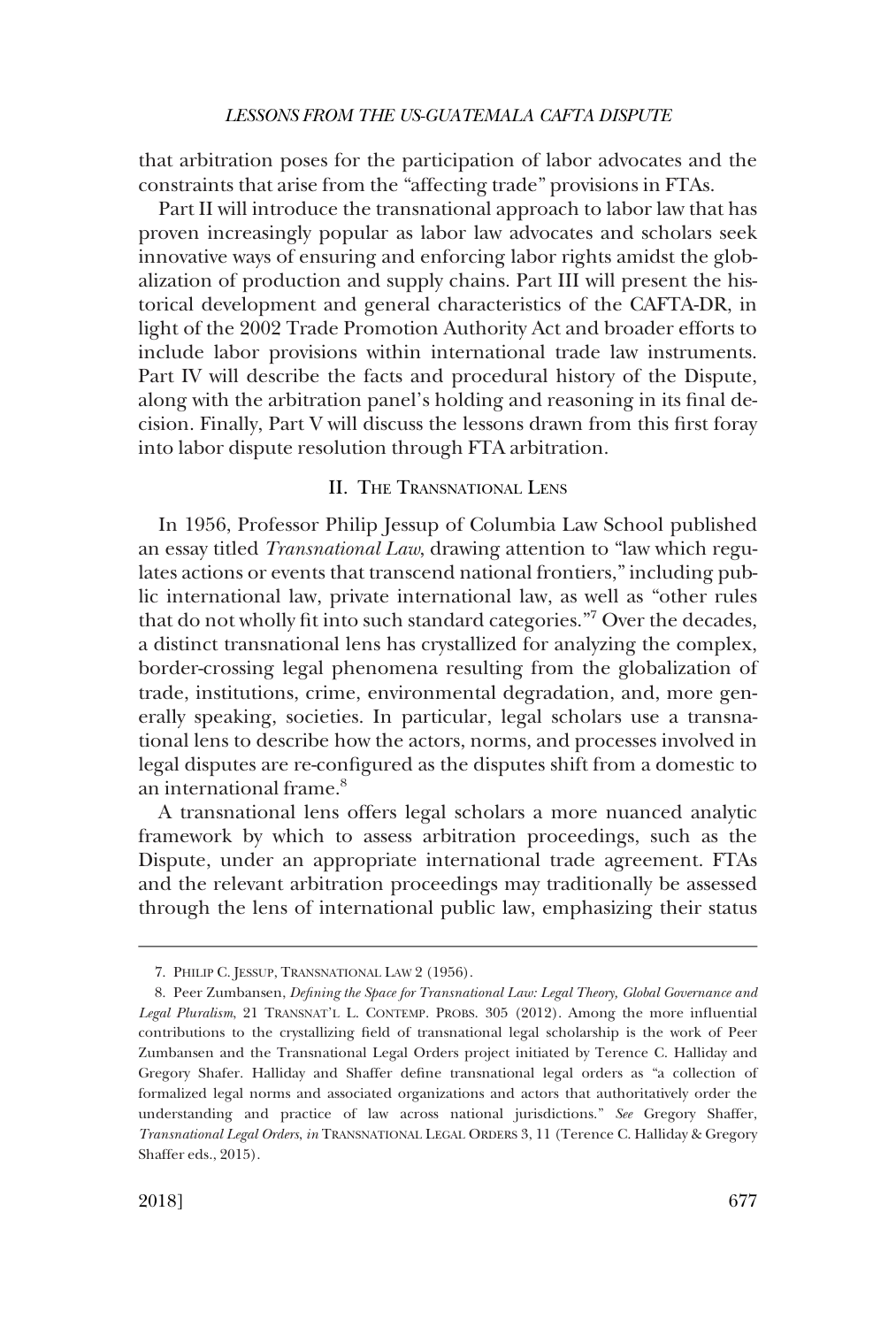as international treaties between state governments, and the arbitration proceeding as a dispute mechanism for states in disagreement over their obligations in the trade treaties. $9A$  transnational lens, however, displaces the state from the center of the analytic frame by including the numerous other local, regional, and international actors––both public and private––that are involved and affected by FTAs. In other words, a transnational frame embeds the FTAs within their broader legal contexts. A transnational lens emphasizes interactional accounts of the multitudinous types of actors and institutions at various levels and sites of governance that are implicated in transboundary legal phenomena<sup>10</sup> The pluralist orientation of the transnational lens, which distinguishes it from a traditional, statist approach to international law, has attracted labor lawyers to FTAs as potential venues to secure transnational enforcement and protection of fundamental labor rights.<sup>11</sup> FTAs offer a tempting venue for labor unions and workers' rights groups to draw attention to systematic rights infringements when domestic courts prove incapable or unwilling to protect labor rights.

Labor law scholars are increasingly concerned about the international labor law framework, centered primarily on the work of the International Labor Organization (ILO), and the rapid adjustments it must go through in order to meet the challenges of economic globalization and produce an effective global enforcement tool for fundamental labor rights.<sup>12</sup> As David M. Trubek observes, "The institutions of the world order do a great deal to foster economic integration but relatively little to offset the negative effects of integration on workers."13 In

<sup>9.</sup> For this traditional take on FTAs, see, e.g., David A. Gantz, *Regional Trade Agreements*, *in* THE OXFORD HANDBOOK ON INTERNATIONAL TRADE LAW 237 (Daniel Bethlehem et al. eds., 2009).

<sup>10.</sup> Shaffer, *supra* note 8.

<sup>11.</sup> Albertson & Compa, *supra* note 4. On the pluralist character of transnational legal scholarship see: Peer Zumbansen, *Transnational Legal Pluralism*, 1 TRANSNATL. LEG. THEORY 141 (2010); Gunther Teubner & Peter Korth, *Two Kinds of Legal Pluralism: Collision of Transnational Regimes in the Double Fragmentation of World Society*, *in* REGIME INTERACTION IN INTERNATIONAL LAW: FACING FRAGMENTATION 23 (Margaret Young ed., 2010).

<sup>12.</sup> *See, e.g*., Yossi Dahan, Hanna Lerner & Faina Milman-Sivan, *The International Labour Organization, Multinational Enterprises, and Shifting Conceptions of Responsibility in the Global Economy*, *in* GLOBAL GOVERNANCE OF LABOUR RIGHTS: ASSESSING THE EFFECTIVENESS OF TRANSNATIONAL PUBLIC AND PRIVATE POLICY INITIATIVES 287 (Axel Marx et al. eds., 2015); FRANCIS MAUPAIN, THE FUTURE OF THE INTERNATIONAL LABOUR ORGANIZATION IN THE GLOBAL ECONOMY (2013).

<sup>13.</sup> David M. Trubek, *Review Essay: The Emergence of Transnational Labor Law*, 100 AM. J. INT'L L. 725, 725 (2006). For a critical take on the unwillingness of states to enforce domestic labor law under the conditions of globalization, see Harry Arthurs, *Making Bricks Without Straw: The Creation of a Transnational Labour Regime*, *in* CRITICAL LEGAL PERSPECTIVES IN GLOBAL GOVERNANCE: LIBER AMICORUM DAVID M. TRUBEK 129 (Gráinne de Búrca et al. eds., 2013).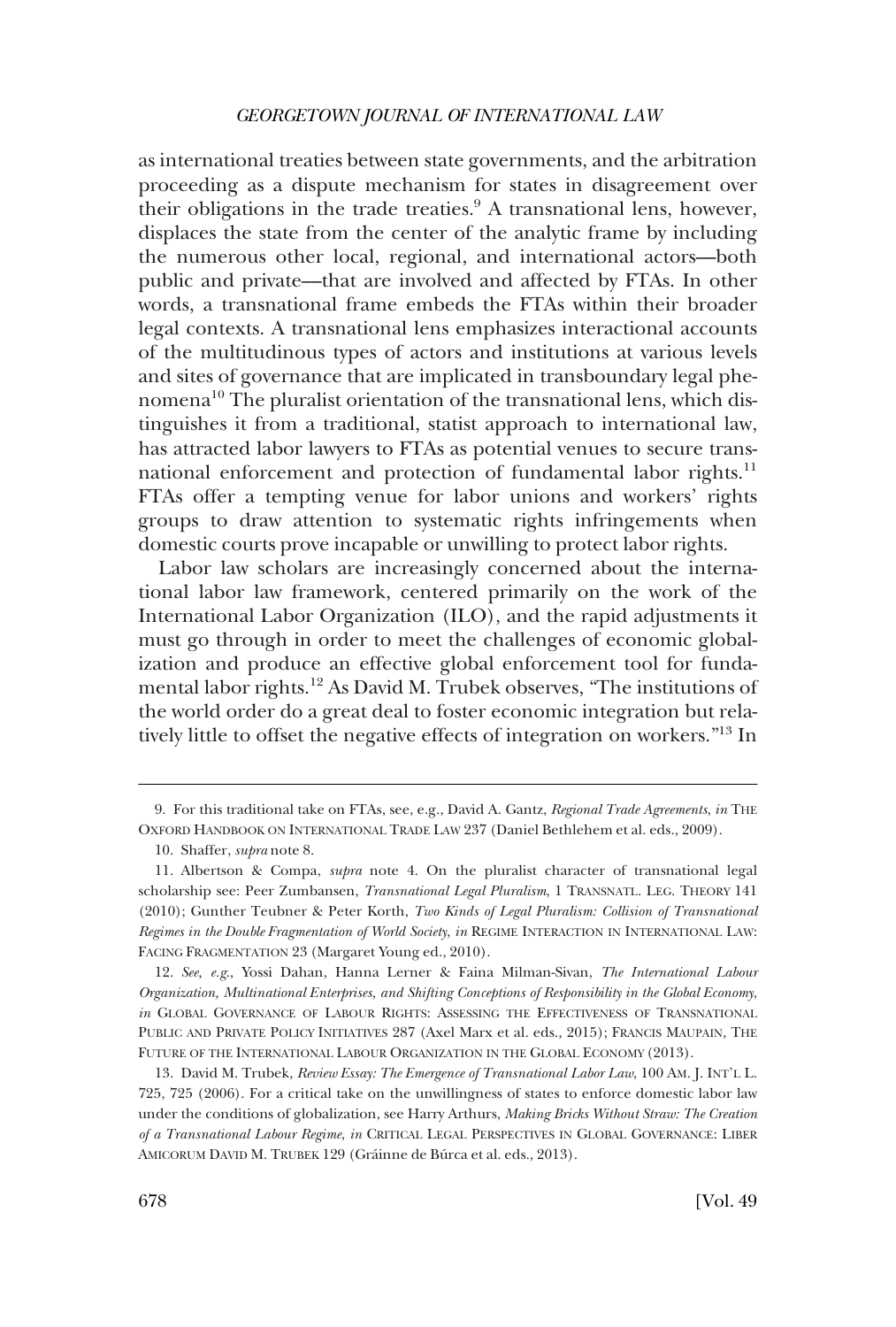<span id="page-4-0"></span>response, labor law scholars have drawn on a transnational lens to help re-imagine a transnational labor law regime capable of meeting the challenges posed by economic globalization.14 For Adelle Blackett and Anne Trebilcok, this requires "close scrutiny of transnational chains of production and service provision across national borders, and alternative constructions of networking and forms of organizing."<sup>15</sup>

The transnational labor law framework is premised on a re-tracing of legal relationships, which goes beyond the inter-state relationships underlying the ILO and FTAs, to also include the multitude of private and hybrid labor governance interactions, which occur across borders. This includes the use of codes of conduct in global supply chains,  $16$ multi-stakeholder market-driven governance bodies,<sup>17</sup> transnational collective action,<sup>18</sup> and transnational human rights litigation,<sup>19</sup> among many other legal strategies aimed to improve labor conditions with transnational interventions.

In summary, to review the Dispute through the transnational labor law lens requires a consideration of the consequences of FTA arbitration for labor unions, interest groups, and other actors affected by the Dispute. Such an approach emphasizes both the strategic use of the arbitral venue as a potential means for transnational labor enforcement, and the broader goal of achieving social and economic justice for laborers, wherever they work. The case is reviewed with these sensitivities in mind.

#### III. LABOR PROVISIONS IN U.S. FTAS AND THE DEVELOPMENT OF CAFTA-DR

The inclusion of labor provisions in FTAs has been a contentious subject both domestically in the United States, as well as at the

18. James Atleson, *The Voyage of the Neptune Jade: Transnational Labour Solidarity and the Obstacles of Domestic Law*, *in* LABOUR LAW IN AN ERA OF GLOBALIZATION: TRANSFORMATIVE PRACTICES AND POSSIBILITIES 379 (Joanne Conaghan et al. eds., 2002).

<sup>14.</sup> Arthurs, *supra* note 13.

<sup>15.</sup> Adelle Blackett & Anne Trebilcock, *Conceptualizing Transnational Labour Law*, *in* RESEARCH HANDBOOK ON TRANSNATIONAL LABOUR LAW 3, 13 (Adelle Blackett & Anne Trebilcock eds., 2015).

<sup>16.</sup> Li-Wen Lin, *Legal Transplants Through Private Contracting: Codes of Vendor Conduct in Global Supply Chains as an Example*, 57 AM. J. COMP. L. 711 (2009).

<sup>17.</sup> Tim Bartley, *Certifying Forests and Factories: States, Social Movements, and the Rise of Private Regulation in the Apparel and Forest Products Fields*, 31 POL. & SOC'Y. 433 (2003); Tim Bartley, *Institutional Emergence in an Era of Globalization: The Rise of Transnational Private Regulation of Labor and Environmental Conditions*, 113 AM. J. SOC. 297 (2007).

<sup>19.</sup> A number of cases litigated under the Alien Tort Statute, 28 U.S.C. § 1350, arise, at least in part, out of alleged violations of fundamental labor rights. *See, e.g*., Flomo v. Firestone Nat. Rubber Co., 643 F.3d 1013 (7th Cir. 2011); Kiobel v. Royal Dutch Petroleum Co., 568 U.S. 108 (2013).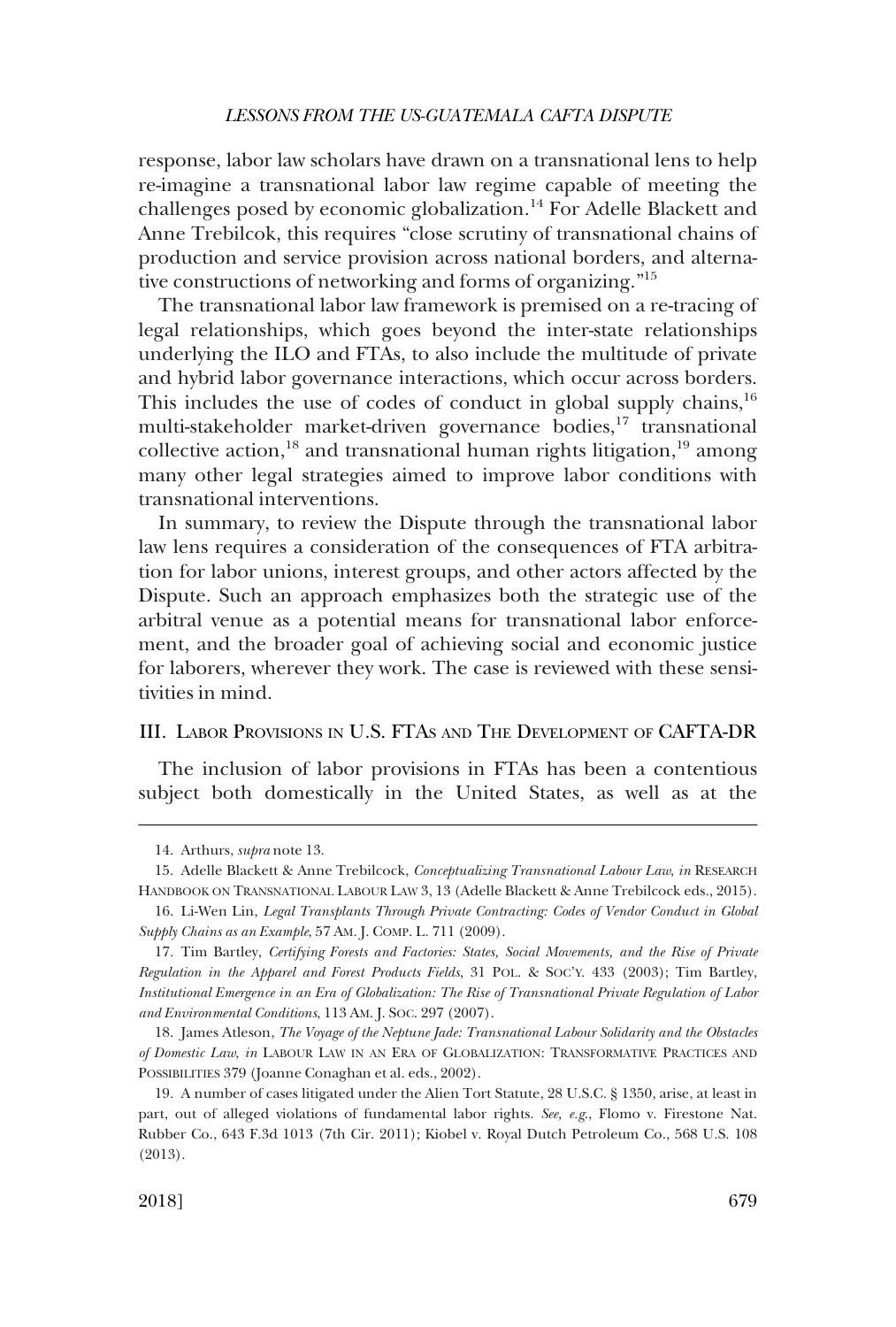international level. The United States has a long history of including labor requirements in trade-related legislation, such as in the McKinley Act of 1890 and the Tariff Act of 1930.<sup>20</sup> However, the historical approach to mitigating the negative consequences on foreign labor resulting from increased trade was haphazard and incomplete.<sup>21</sup> This historical approach was first counteracted with the inclusion of labor standards requirements in the Generalized System of Preferences in 1984, the trade system used by the United States for its trade relations with developing nations. $^{22}$ 

Having entered into bilateral FTAs with Israel in 1985,<sup>23</sup> Canada in  $1989,^{24}$  and NAFTA in  $1994,^{25}$  the United States started to rapidly expand its use of FTAs in the early years of the twenty-first century. In the group of post-2000 FTAs, the United States also attempted to systematize its approach to the inclusion of labor provisions in its international trade agreements.26 The bilateral FTA with Jordan, signed in October 2000, included the requirement that the signatories establish domestic labor laws and regulations, in a manner "consistent with internationally recognized labor rights," and that they "shall not fail to effectively enforce [these] labor laws."<sup>27</sup> Shortly after, in 2002, Congress passed the Bipartisan Trade Promotion Authority Act (BTPAA), establishing a common framework of objectives and principles for negotiating future FTAs.28 This Act notably codified parity of enforcement in FTAs by requiring equal dispute settlement and enforcement procedures for all objectives, including labor law requirements.<sup>29</sup> It also

<sup>20.</sup> *See* Robert A. Rogowsky & Eric Chyn, *U.S. Trade Law and FTAs: A Survey of Labor Requirements*, 1 J. INT. COM. ECON. 113 (2008); Albertson & Compa, *supra* note 4.

<sup>21.</sup> Rogowsky and Chyn, *supra* note 20, at 115-16.

<sup>22.</sup> *Id*. at 116–17.

Free Trade Area Agreement, Isr.-U.S., Apr. 22, 1985, 24 I.L.M. 653, [https://ustr.gov/trade-](https://ustr.gov/trade-agreements/free-trade-agreements/israel-fta/final-text)23. [agreements/free-trade-agreements/israel-fta/final-text](https://ustr.gov/trade-agreements/free-trade-agreements/israel-fta/final-text).

Free Trade Agreement, Can.-U.S., Dec. 22, 1987, Jan. 2, 1988, 27 I.L.M. 281, [http://www.](http://www.international.gc.ca/trade-commerce/trade-agreements-accords-commerciaux/agr-acc/united_states-etats_unis/fta-ale/background-contexte.aspx?lang=eng)  24. [international.gc.ca/trade-commerce/trade-agreements-accords-commerciaux/agr-acc/united\\_states](http://www.international.gc.ca/trade-commerce/trade-agreements-accords-commerciaux/agr-acc/united_states-etats_unis/fta-ale/background-contexte.aspx?lang=eng)[etats\\_unis/fta-ale/background-contexte.aspx?lang=eng.](http://www.international.gc.ca/trade-commerce/trade-agreements-accords-commerciaux/agr-acc/united_states-etats_unis/fta-ale/background-contexte.aspx?lang=eng)

<sup>25.</sup> North American Free Trade Agreement, Can.-Mex.-U.S., Dec. 17, 1992, 32 I.L.M. 289 (1993), [https://ustr.gov/trade-agreements/free-trade-agreements/north-american-free-trade](https://ustr.gov/trade-agreements/free-trade-agreements/north-american-free-trade-agreement-nafta)[agreement-nafta](https://ustr.gov/trade-agreements/free-trade-agreements/north-american-free-trade-agreement-nafta).

<sup>26.</sup> Rogowsky & Chyn, *supra* note 20, at 120-21.

<sup>27.</sup> Agreement Between the United States of America and the Hashemite Kingdom of Jordan on the Establishment of a Free Trade Area, Jordan-U.S., art. VI, ¶¶ 3-4, Oct. 24, 2000, 41 I.L.M. 63; *see also* Kathleen Claussen, *The Use of Arbitration to Decide International Labor Issues*, *in* RESEARCH HANDBOOK ON TRANSNATIONAL LABOUR LAW 395, 403 (Adelle Blackett & Anne Trebilcock eds., 2015).

<sup>28.</sup> Bipartisan Trade Promotion Authority Act of 2002, 19 U.S.C. §§ 3801-3813 (2012).

<sup>29.</sup> *Id*. at § 3802(b)(12)(G) (dispute settlement).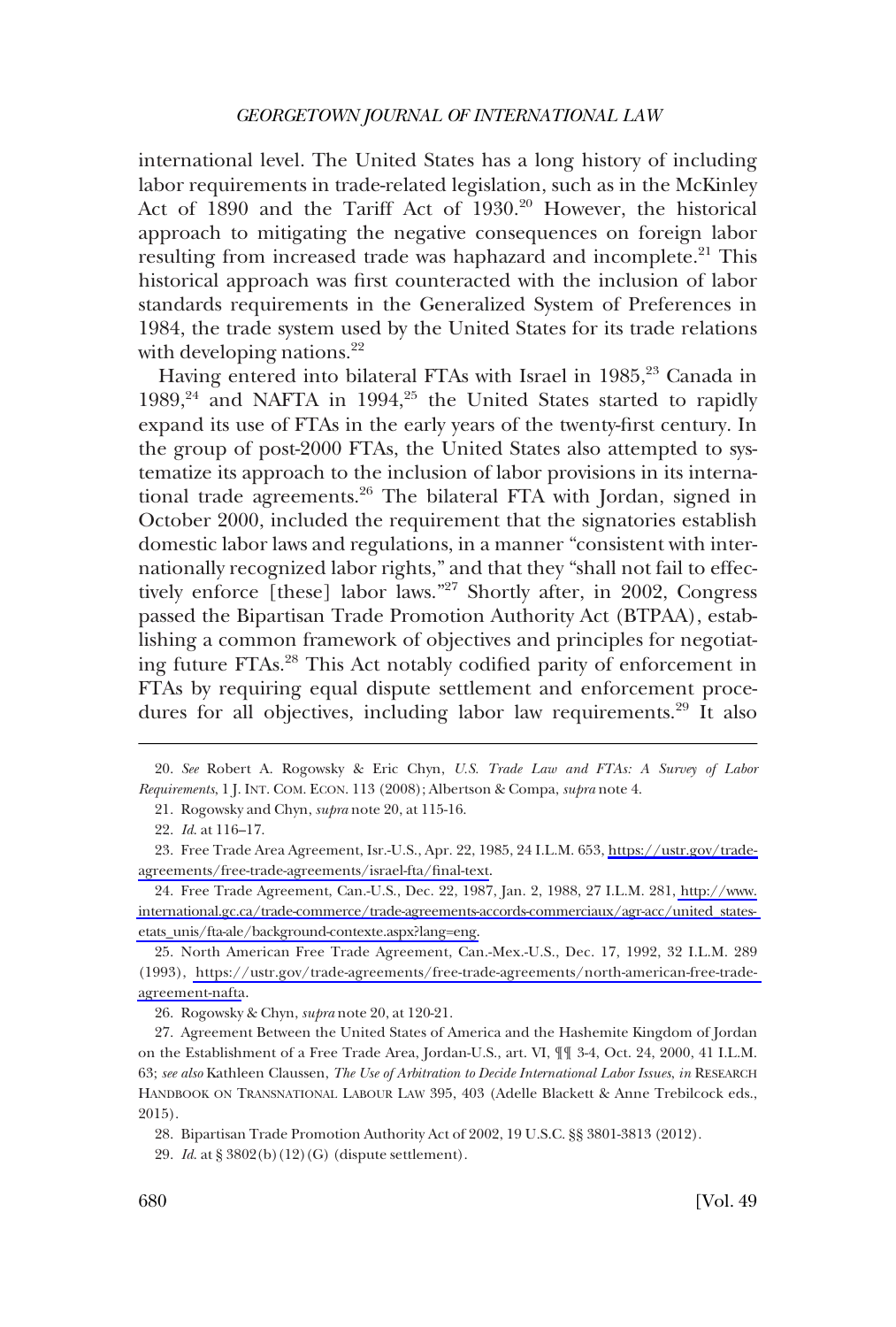reaffirmed the promotion of the ILO's core labor standards as an overall objective.<sup>30</sup>

In its subsequent series of FTAs, including the CAFTA-DR, the United States used a model text in which only the enforcement of domestic labor laws are enforceable requirements, whereas references to internationally recognized labor rights are only given aspirational status.<sup>31</sup> The CAFTA-DR also utilizes an unequal dispute and enforcement procedure, through which labor-related derogations can only be penalized by fines, while commercial derogations can be penalized by sanctions, leading some to claim that the model text fails to meet the 2002 BTPAA parity requirements.<sup>32</sup> The CAFTA-DR has been subject to criticism for its failure to: require compliance with ILO-consistent labor laws and regulations, prohibit domestic labor law reform lowering protections for workers, include a non-discrimination clause in its Article 16.8 definition of labor laws, and include a ratcheting-up process of increasing labor standards over time, in conjunction with economic prosperity and tariff reductions<sup>33</sup> Indeed, the CAFTA-DR was politically contentious and the House of Representatives barely passed it by just two votes.<sup>34</sup>

Despite the criticism, numerous legal scholars have depicted the CAFTA-DR more optimistically as an "opportunity rather than a hindrance for establishing more comprehensive social politics in [Central America]," even if such an outcome is a necessary or immediate result of the CAFTA-DR.<sup>35</sup> Notably, some authors have pointed towards immediate actions taken by Central American governments to improve their labor laws, including invitations to the ILO for inspections and advice.<sup>36</sup> Yet, it is noteworthy that many of the criticisms levelled towards CAFTA-

33. Hogan, *supra* note 32, at 512-13.

34. *Id*. at 531.

<sup>30.</sup> *Id*. at § 3802(a)(6)-(7) (the overall objectives related to labor), § 3802(b)(11) (the principal objectives related to labor).

<sup>31.</sup> *Compare* CAFTA-DR, *supra* note 1, art. 16.2(1)(a) (the requirement that a "Party shall not fail to effectively enforce its labor laws, through a sustained or recurring course of action or inaction, in a manner affecting trade between the Parties"), *with* art. 16.2(2) (the aspiration that "each Party shall strive to ensure that it does not waive or otherwise derogate from, such laws in a manner that weakens or reduces adherence to the internationally recognized labor rights referred to in Article 16.8").

<sup>32.</sup> *Id*. arts. 20.16-17. *See also* Marianne Hogan, *DR-CAFTA Prescribes a Poison Pill: Remedying the Inadequacies of Dominican Republic-Central American Free Trade Agreement Labor Provisions*, 39 SUFFOLK UNIV. LAW REV. 511, 530 (2006).

<sup>35.</sup> Peter Abrahamson, *Free Trade and Social Citizenship: Prospects and Possibilities of the Central American Free Trade Agreement (CAFTA-DR)*, 7 GLOBAL SOC. POL'Y 339, 351 (2007).

<sup>36.</sup> Rogowsky & Chyn, *supra* note 20, at 129-33.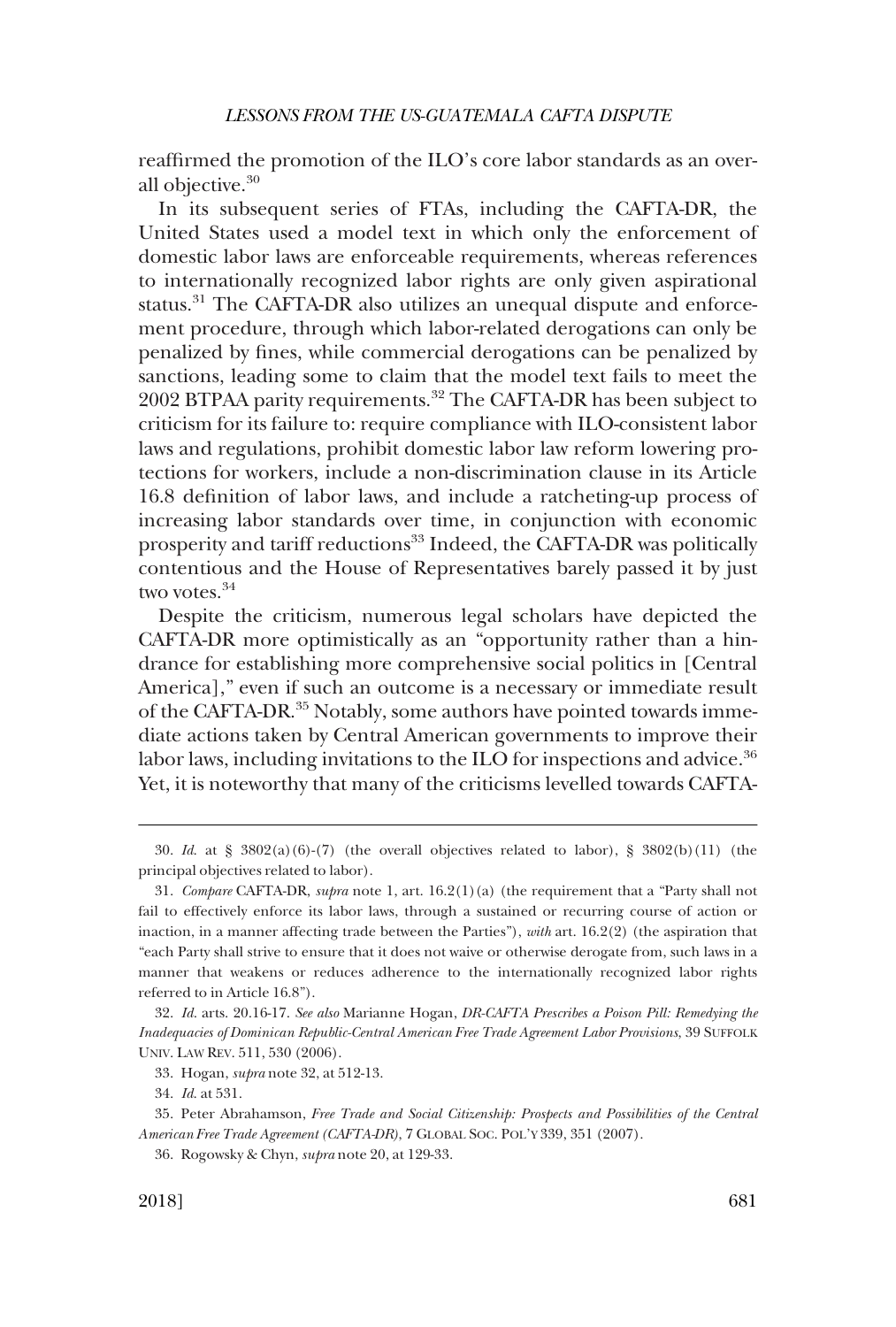DR were subsequently dealt with in 2007 by the so-called May  $10^{th}$ Agreement between the bipartisan Congressional leadership and the G.W. Bush Administration which set a common framework for pending FTAs which require them to include: a prohibition on the lowering of standards, an enforceable commitment to maintain laws and practices consistent with the ILO Declaration, limitations on enforcement discretion, parity of dispute and enforcement mechanisms.<sup>37</sup>

It remains to be seen whether this latest attempt to standardize the use of labor provisions in international trade agreements will prove more effective than the previous attempts and persist despite the trade sentiments of the Trump Administration.<sup>38</sup> Although the media has emphasized the Trump Administration's negative stance towards U.S. FTAs, since his inauguration, the United States has only taken action to formally withdraw from the Trans-Pacific Partnership Agreement (TPP), announced ten days after President Trump's inauguration,39 and to open renegotiation of the NAFTA. $^{40}$  It is noteworthy that other U.S. FTAs have not been subject to the same level of scrutiny as the NAFTA. While the Trump Administration has not taken any actions with regard to the Transatlantic Trade and Investment Partnership (T-TIP) as of October 2017, it appears that negotiations between the United States and the European Union (EU) will remain difficult until the details of the United Kingdom's terms of exit from the EU become more certain.41 Given that the TPP and T-TIP Agreements were projected to include extensive labor chapters, these developments appear

<sup>37.</sup> OFFICE OF THE U.S. TRADE REP., EXEC. OFFICE OF THE PRESIDENT, TRADE FACTS: BIPARTISAN TRADE DEAL 1, 1-2 (2007).

<sup>38.</sup> OFFICE OF THE U.S. TRADE REP., EXEC. OFFICE OF THE PRESIDENT, THE PRESIDENT'S TRADE POLICY AGENDA 7 (2017) (demonstrating how the Trump Administration has diverged from the trade policies of recent administrations and claiming that multilateral agreements, in particular, have failed to improve U.S. economic interests).

OFFICE OF THE U.S. TRADE REP., EXEC. OFFICE OF THE PRESIDENT, *The United States Officially*  39. *Withdraws from the Trans-Pacific Partnership* (Jan. 30, 2017), [https://ustr.gov/about-us/policy](https://ustr.gov/about-us/policy-offices/press-office/press-releases/2017/january/US-Withdraws-From-TPP)[offices/press-office/press-releases/2017/january/US-Withdraws-From-TPP](https://ustr.gov/about-us/policy-offices/press-office/press-releases/2017/january/US-Withdraws-From-TPP).

<sup>40.</sup> Letter from Robert E. Lighthizer, Office of the U.S. Trade Rep., Exec. Office of the President, to Charles E. Schumer, U.S. Senator, 1 (May 18, 2017) (on file with the Office of the U.S. Trade Representative).

OFFICE OF THE U.S. TRADE REP., EXEC. OFFICE OF THE PRESIDENT, *U.S.-EU Joint Report on T-*41. *TIP Progress to Date* (Jan. 17, 2017), [https://ustr.gov/about-us/policy-offices/press-office/press](https://ustr.gov/about-us/policy-offices/press-office/press-releases/2017/january/us-eu-joint-report-t-tip-progress-0)[releases/2017/january/us-eu-joint-report-t-tip-progress-0](https://ustr.gov/about-us/policy-offices/press-office/press-releases/2017/january/us-eu-joint-report-t-tip-progress-0) (released just days before President Trump's inauguration); *See* Daniel Boffey, *Hopes of EU-US Trade Agreement Put on Ice, Say Brussels Sources*, GUARDIAN (Jun. 5, 2017), [https://www.theguardian.com/business/2017/jun/05/hopes](https://www.theguardian.com/business/2017/jun/05/hopes-of-eu-us-trade-agreement-put-on-ice-say-brussels-sources)[of-eu-us-trade-agreement-put-on-ice-say-brussels-sources](https://www.theguardian.com/business/2017/jun/05/hopes-of-eu-us-trade-agreement-put-on-ice-say-brussels-sources) (describing the challenges of T-TIP negotiations amid Brexit).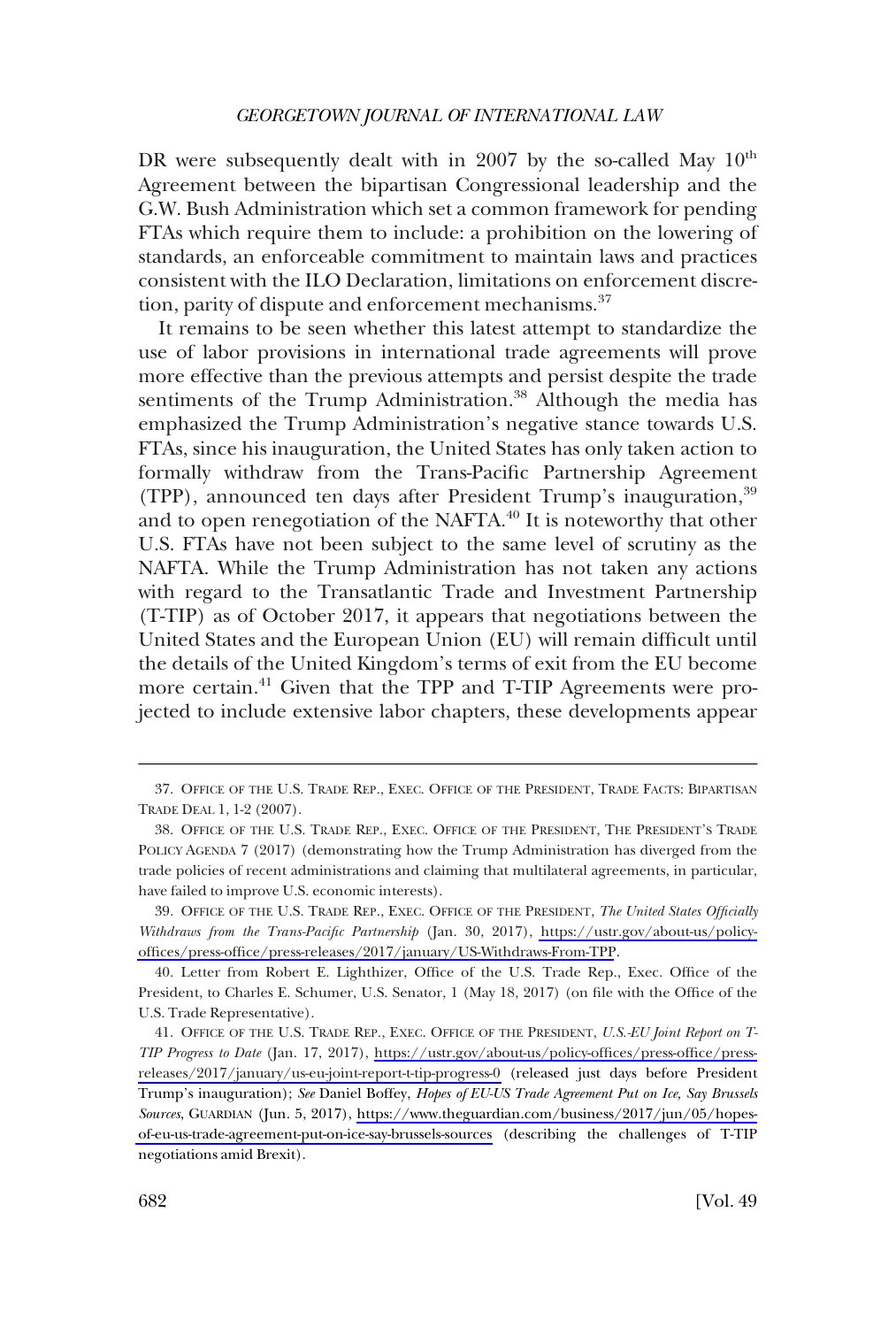<span id="page-8-0"></span>to freeze development of the U.S. approach to include labor provisions in FTAs, for the time being. Likewise, initial reports from the NAFTA renegotiation process suggest that labor provisions will not feature as a major issue.<sup>42</sup>

## IV. THE MATTER OF GUATEMALA – ISSUES RELATING TO THE OBLIGATIONS UNDER ARTICLE 16.2.1(A) OF THE CAFTA-DR

In April 2008, the American Federation of Labor and Congress of Industrial Organizations (AFL-CIO) and six Guatemalan worker organizations filed a submission with the U.S. Office of Trade and Labor Affairs (OTLA) alleging that the Guatemalan government violated its obligations to enforce its domestic labor laws under Article 16.2 of CAFTA-DR.<sup>43</sup> In particular, the submission claims that the Guatemalan government failed to ensure the workers' right to the freedom of association by routinely failing to ensure that labor inspectors had access to factories, frequently ignoring violations reported by labor inspectors, failing to enforce the court judgments requiring that workers be reinstated and compensated after unfair dismissals, and failing to effectively investigate and prosecute the murders of union leaders.<sup>44</sup> These initial complaints were raised with respect to five different sites of employment: the Port Authority for the Port of Quetzal (Empresa Portuaria Quetzal), a collection of banana plantations in eastern Guatemala, the INPROCSA fruit and vegetable processing and packaging plant, the Avandia SA garment factory, and the Fribo SA garment factory.<sup>45</sup> As the dispute carried on, a number of additional employment sites were included in the dispute, although the types of violations remained within the same categories of: unfair dismissal cases and the government's failure to force reinstatement, violent acts taken against union leaders and members the government's failure to sufficiently

OFFICE OF THE U.S. TRADE REP., EXEC. OFFICE OF THE PRESIDENT, *Trilateral Statement on the*  42. *Conclusion of the Third Round of NAFTA Negotiations* (Sep. 27, 2017), [https://ustr.gov/about-us/policy](https://ustr.gov/about-us/policy-offices/press-office/press-releases/2017/september/trilateral-statement-conclusion-1)[offices/press-office/press-releases/2017/september/trilateral-statement-conclusion-1](https://ustr.gov/about-us/policy-offices/press-office/press-releases/2017/september/trilateral-statement-conclusion-1).

AFL-CIO et al., Public Submission to the Office of Trade & Labor Affairs (OTLA) Under 43. Chapters 16 (Labor) and 20 (Dispute Settlement) of the Dominican Republic-Central America Free Trade Agreement DR-CAFTA Concerning the Failure of the Government of Guatemala to Effectively Enforce Its Labor Laws and Comply With Its Commitments Under the ILO Declaration on Fundamental Principles and Rights at Work (April 23, 2008), [https://www.dol.](https://www.dol.gov/ilab/reports/pdf/GuatemalaSub.pdf)  [gov/ilab/reports/pdf/GuatemalaSub.pdf.](https://www.dol.gov/ilab/reports/pdf/GuatemalaSub.pdf)

<sup>44.</sup> *Id*. For a thorough account of the pre-arbitration proceedings, see also Albertson & Compa, *supra* note 4, at 480–84.

<sup>45.</sup> AFL-CIO et al., *supra* note 43, at 2-3.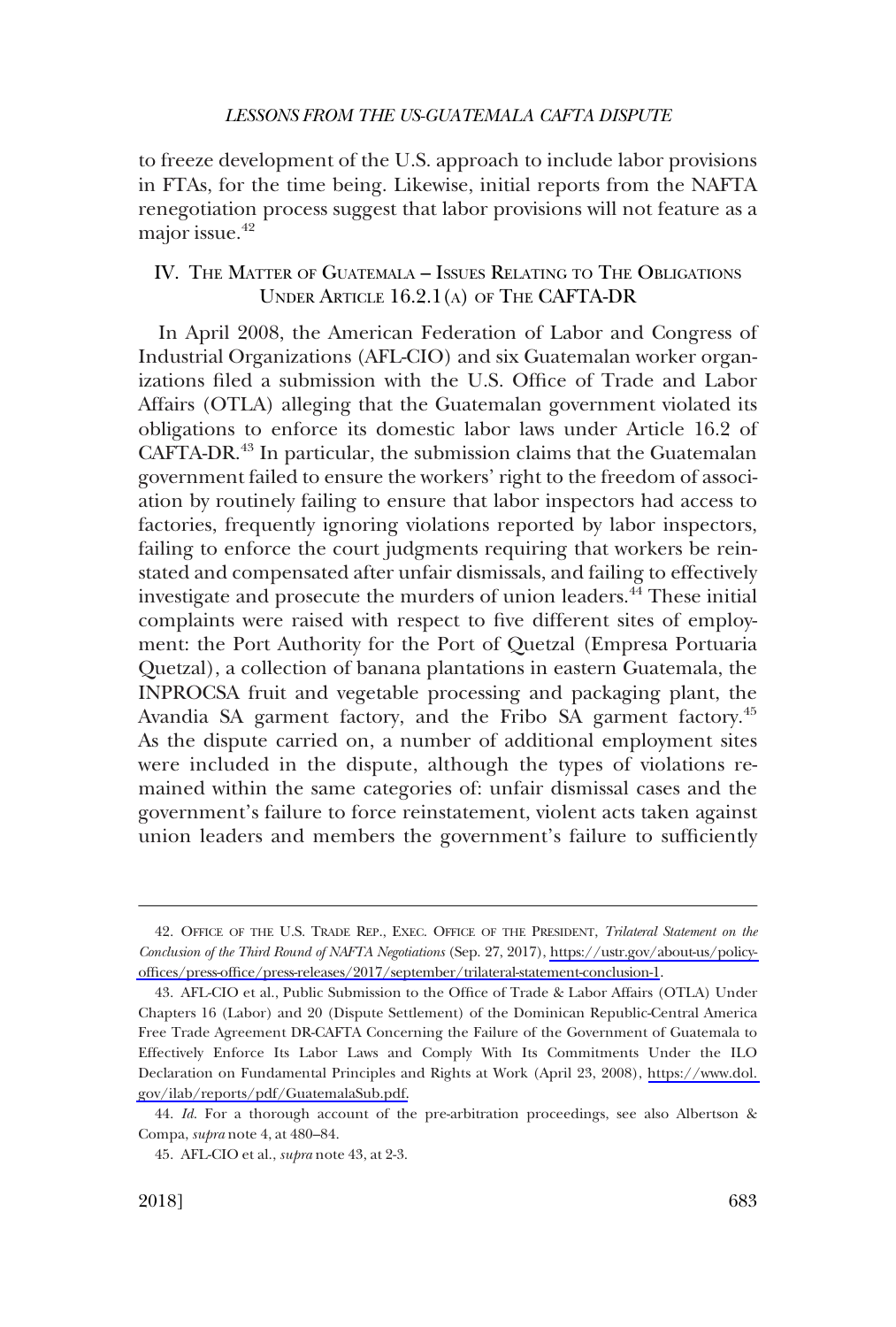investigate the violent acts, and refusal of employers to bargain with unions and the government's failure to ensure the protection of the workers' rights to collectively bargain.46

Following visits by the OTLA to Guatemala to review the conditions of labor law enforcement in the country, the U.S. Department of Labor (DOL) issued a report in January 2009 recommending that the OTLA reassess conditions in Guatemala in six months' time, effectively passing the decision-making over to the Obama Administration.<sup>47</sup> In July 2010, the United States formally requested consultations with Guatemala pursuant to Article 16.6.1 of the CAFTA-DR.<sup>48</sup> In May 2011, after initially failing to come to an agreement on an enforcement plan, the United States requested a meeting of the Free Trade Commission under Article 20.5.2 of CAFTA-DR, elevating the severity of the Dispute, and subsequently called for the installation of an arbitration panel in August 2011.49 The panel was put on hold while the two parties finally came to an agreement on an enforcement plan in  $2013$ .<sup>50</sup> In September 2014, the United States re-invoked the installation of an arbitration panel, claiming that Guatemala had failed to meet key commitments in the enforcement plan.<sup>51</sup> A panel was established with a member chosen by the United States (Mr. Theodore R. Posner), a member chosen by Guatemala (Mr. Fuentes Destarac, later replaced by Professor Ricardo Ramírez Hernández) and a jointly chosen neutral member (Professor Kevin Banks of Canada).<sup>52</sup> Between November 2014 and April 2015, initial submissions and rebuttals from the two parties were filed. $53$  Eight non-governmental entities also provided submissions on April 27,

<sup>46.</sup> U.S. v. Guatemala, *supra* note 2, at 98-142.

<sup>47.</sup> Albertson & Compa, *supra* note 4, at 481.

<sup>48.</sup> Letter from Ron Kirk, Office of the U.S. Trade Rep., Exec. Office of the President & Hilda L. Solis, U.S. Sec'y of Labor, to the Honorable Erick Haroldo Coyoy Echeverría, Guatemala Ministry of Economy & the Honorable Edgar Alfredo Rodríguez, Guatemala Ministry of Labor and Social Protection (July 30, 2010) (on file with the Office of the U.S. Trade Representative).

<sup>49.</sup> Letter from Ron Kirk, Office of the U.S. Trade Rep., Exec. Office of the President, to the Honorable Luis Velásquez, Guatemala Ministry of Economy (May 16, 2011) (on file with the Office of the U.S. Trade Representative).

<sup>50.</sup> OFFICE OF THE U.S. TRADE REP., EXEC. OFFICE OF THE PRESIDENT, MUTUALLY AGREED ENFORCEMENT PLAN BETWEEN THE GOVERNMENT OF THE UNITED STATES AND THE GOVERNMENT OF GUATEMAla (Apr. 25, 2013), [https://ustr.gov/sites/default/files/04292013%20Guatemala%](https://ustr.gov/sites/default/files/04292013%20Guatemala%20Enforcement%20Plan.pdf) [20Enforcement%20Plan.pdf.](https://ustr.gov/sites/default/files/04292013%20Guatemala%20Enforcement%20Plan.pdf)

U.S. TRADE REP., *United States Proceeds with Labor Enforcement Case Against Guatemala*, (Sep. 18, 51. 2014), [https://ustr.gov/about-us/policy-offices/press-office/press-releases/2014/September/United-](https://ustr.gov/about-us/policy-offices/press-office/press-releases/2014/September/United-States-Proceeds-with-Labor-Enforcement-Case-Against-Guatemala)[States-Proceeds-with-Labor-Enforcement-Case-Against-Guatemala.](https://ustr.gov/about-us/policy-offices/press-office/press-releases/2014/September/United-States-Proceeds-with-Labor-Enforcement-Case-Against-Guatemala)

<sup>52.</sup> U.S. v. Guatemala, *supra* note 2, ¶ 4.

<sup>53.</sup> *Id.* ¶ 15-32.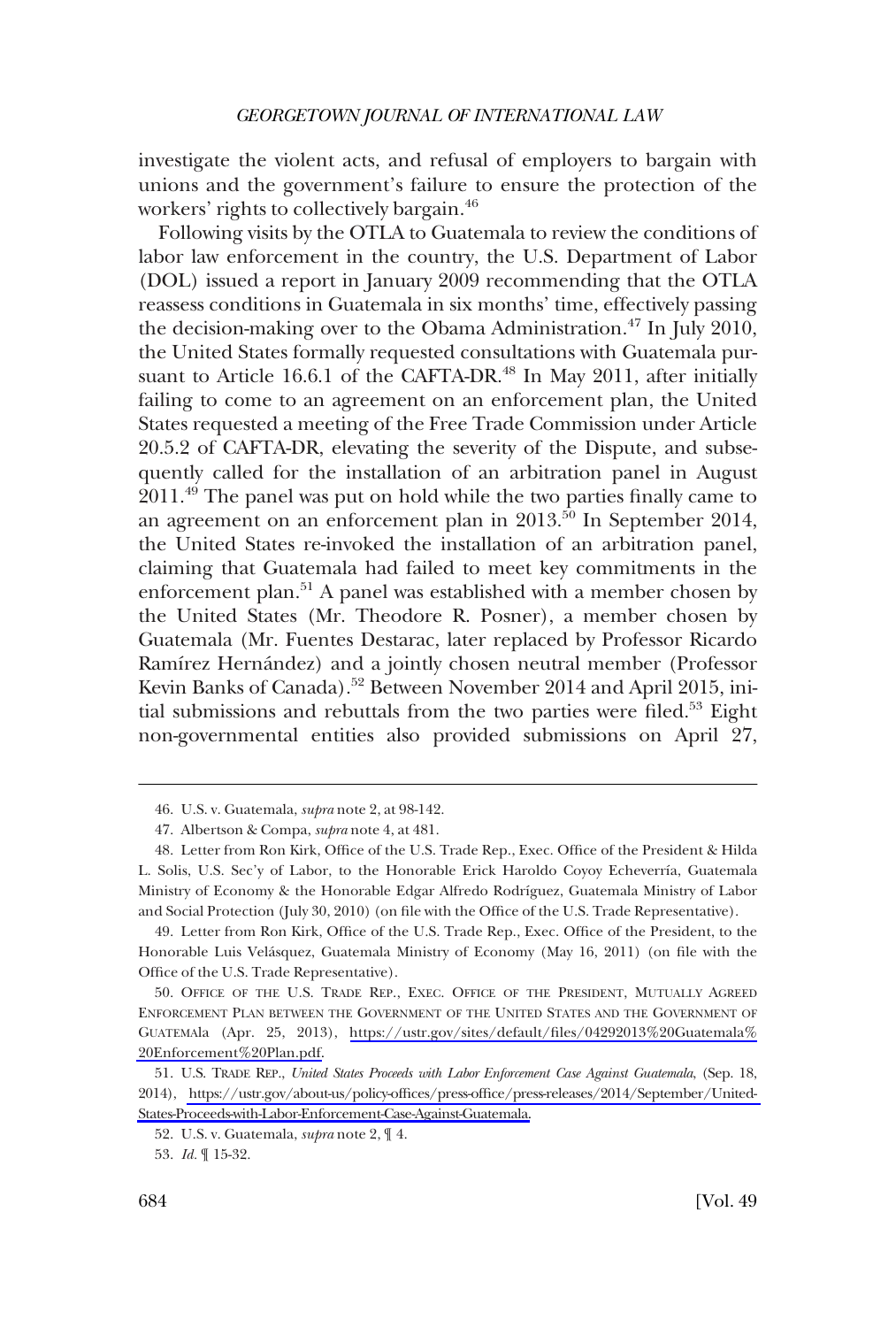<span id="page-10-0"></span>2015.54 A hearing occurred on June 2, 2015, and the final report of the panel was released on June 14, 2017.<sup>55</sup>

It is noteworthy that the United States heavily relied on statements made by individuals directly involved in the disputed circumstances, or having intimate knowledge of the circumstances.<sup>56</sup> For the purposes of their protection, their identities remained anonymous. The United States frequently used these anonymous statements to provide evidence related to the (in)action of courts and other enforcement authorities, and thus linked them to publicly available court decisions.<sup>57</sup> To certify the authenticity of the anonymous statements and the veracity of their connections to the respective court documents, the United States unilaterally requested the Secretary General of the International Centre for Settlement of Investment Disputes to review the redacted and original versions of the statements.<sup>58</sup> The Panel expressed frustration at this unilateral action,<sup>59</sup> and ruled that the probative value of these statements would depend on the specifics, corroboration, contemporaneity, and verifiability of the statements.<sup>60</sup>

The extensive reliance on anonymous statements also effected the participation of NGOs in the proceeding. Although a number of NGOs provided written submissions to the Panel, they were limited to providing general background and contextual information about the Dispute because the NGOs were incapable of knowing which specific individual cases were being presented by the United States.<sup>61</sup> Given that Chapter 20 Rules of Procedure for CAFTA-DR disputes require the written submissions of NGOs to be considered "only to the extent that they address issues of fact and law directly relevant to any legal or factual issue under its consideration," the Panel was unable to consider any of the submissions provided by these parties.<sup>62</sup>

## A. *Whether Guatemala Failed to Effectively Enforce Its Labor Laws*

Regarding the substance of the Dispute, there were two key components to the Dispute upon which the Panel had to decide: whether

54. *Id.* ¶ 26. 55. *Id*. ¶ 37. 56. *Id.* ¶ 231. 57. *Id*. ¶¶ 237-246. 58. *Id*. ¶ 247. 59. *Id*. ¶¶ 260-62. 60. *Id*. ¶ 246. 61. *Id*. ¶ 234. 62. *Id*. ¶ 234.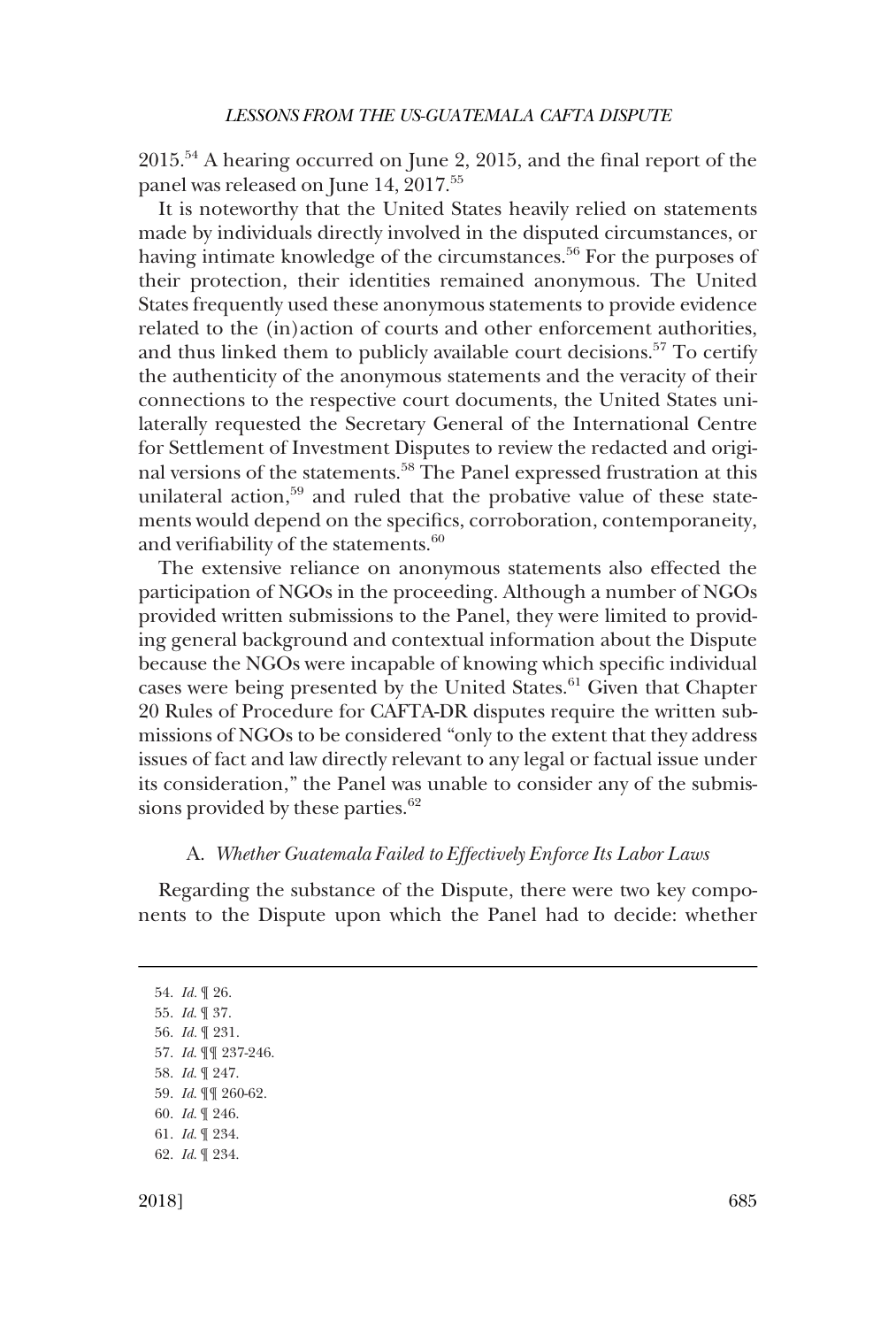Guatemala failed to enforce its domestic labor laws as required by CAFTA-DR, and whether that failure resulted in effects on trade. For the first question, the United States alleged that Guatemala failed to effectively enforce its labor laws, as required per Article 16.2 of the CAFTA-DR, "through a sustained or recurring course of action or inaction."63 In particular, the United States pointed to Guatemala's failure to "compel compliance with court orders to reinstate and compensate workers unlawfully dismissed in the course of union organizing activities and conciliation proceedings, and to impose sanctions for such unlawful dismissals," as well as its failure to "conduct proper investigations in response to *bona fide* complaints of employers' violations of laws related to acceptable conditions of work" and for "not conducting inspections properly so as to determine whether an employer has violated Guatemalan labor laws or failing to impose penalties upon discovering violations."64 The latter complaints regarding investigations played a minor role in the Panel's decision and will not be reviewed in detail here.<sup>65</sup> These claims arose with regard to eight employers, most of which involved stevedores and other maritime workers, or garment and textile workers.66 Guatemala, for its part, alleged that the United States did not provide a factual basis for its claims in failing to produce sufficient evidence to meet the burden of proof, and thus *prima face*  failed to make a case.<sup>67</sup>

With respect to whether Guatemala failed to effectively enforce its labor laws, the Panel found that in each of the eight employment contexts raised by the United States, Guatemala had indeed failed to effectively enforce reinstatement orders from courts for workers who were unfairly dismissed due to involvement in labor organizing activities and/or orders to compensate unfairly dismissed workers the back pay they were owed by their employers.<sup>68</sup> The Panel decided that, through recourse to a combination of statements from the dismissed workers, statements from local worker organizations familiar with the dismissals, and local court orders, the United States sufficiently met the burden of proof with regards to each employer, though not necessarily for each of

<sup>63.</sup> *Id*. ¶ 219.

<sup>64.</sup> *Id*.

<sup>65.</sup> With respect to complaints made about the conduct of investigations, the US did not produce sufficient evidence to convince the panel that Guatemala had failed to enforce its laws in these instances. *Id*. ¶¶ 592-93.

<sup>66.</sup> *Id*. ¶ 286.

<sup>67.</sup> *Id*. ¶ 220.

<sup>68.</sup> *Id*. ¶¶ 285-86.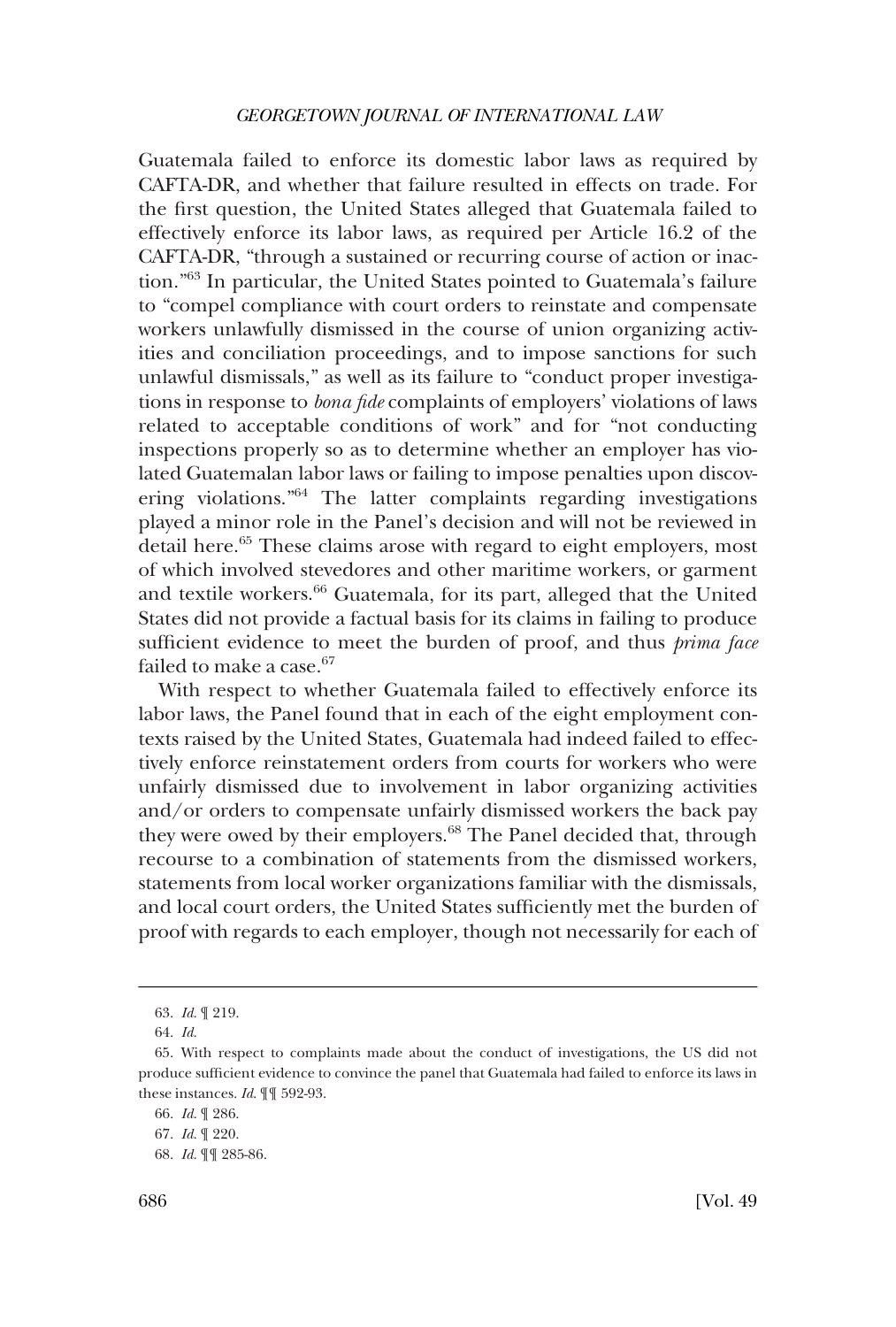<span id="page-12-0"></span>the dismissed workers. $69$  The unenforced reinstatement orders in question ranged from periods of eight months to periods in excess of four years.<sup>70</sup>

# B. *Whether Guatemala's Failure to Effectively Enforce Its Labor Laws Affected Trade Between the Parties*

The second issue addressed by the Panel was whether the instances in which Guatemala failed to effectively enforce its labor laws affected trade between the parties. The United States claimed that the eight employers directly discussed in the Dispute saved costs by evading compensation of their workers and avoiding the costs associated with unionized workers.<sup>71</sup> In addition, the United States also claimed that indirect effects on trade resulted through cost reductions experienced by clients of the stevedoring companies enjoying labor cost reductions, and through sector-spillovers caused by the modified conditions of compensation that arose when the specific employers discussed in the Dispute saved costs on labor.<sup>72</sup> For its part, Guatemala again claimed that the United States failed to provide sufficient evidence to substantiate its claims, arguing that the U.S. case for this question of the dispute was "completely theoretical" in nature.<sup>73</sup>

The Panel decided in favor of Guatemala, arguing that the theoretical argument of the United States would require the Panel to stray too far from the ordinary meaning of "affecting trade" in so far that it necessarily implies that "all failures to effectively enforce such laws would be in a manner affecting trade to the extent that they affected employers engaged in trade."74 Instead, the Panel insisted that the language of Article 16.2.1(a) must be interpreted to mean that the disputed actions "must change conditions of competition by conferring a competitive advantage upon an employer engaged in trade" and, thus, such competitive advantage must be demonstrated as being reasonably expected in the circumstance.75 However, with regards to one of the incidents in the Dispute––that pertaining the employer Avandia––the Panel found that the facts surrounding the dismissal would necessarily result in the conferral of a competitive advantage, despite additional evidence

- 71. *Id*. ¶ 446.
- 72. *Id*. ¶ 447.
- 73. *Id*. ¶ 448.
- 74. *Id*. ¶¶ 478-79. 75. *Id*. ¶¶ 479-80.

<sup>69.</sup> *Id*. ¶ 426-8.

<sup>70.</sup> *Id*. ¶¶ 405, 382.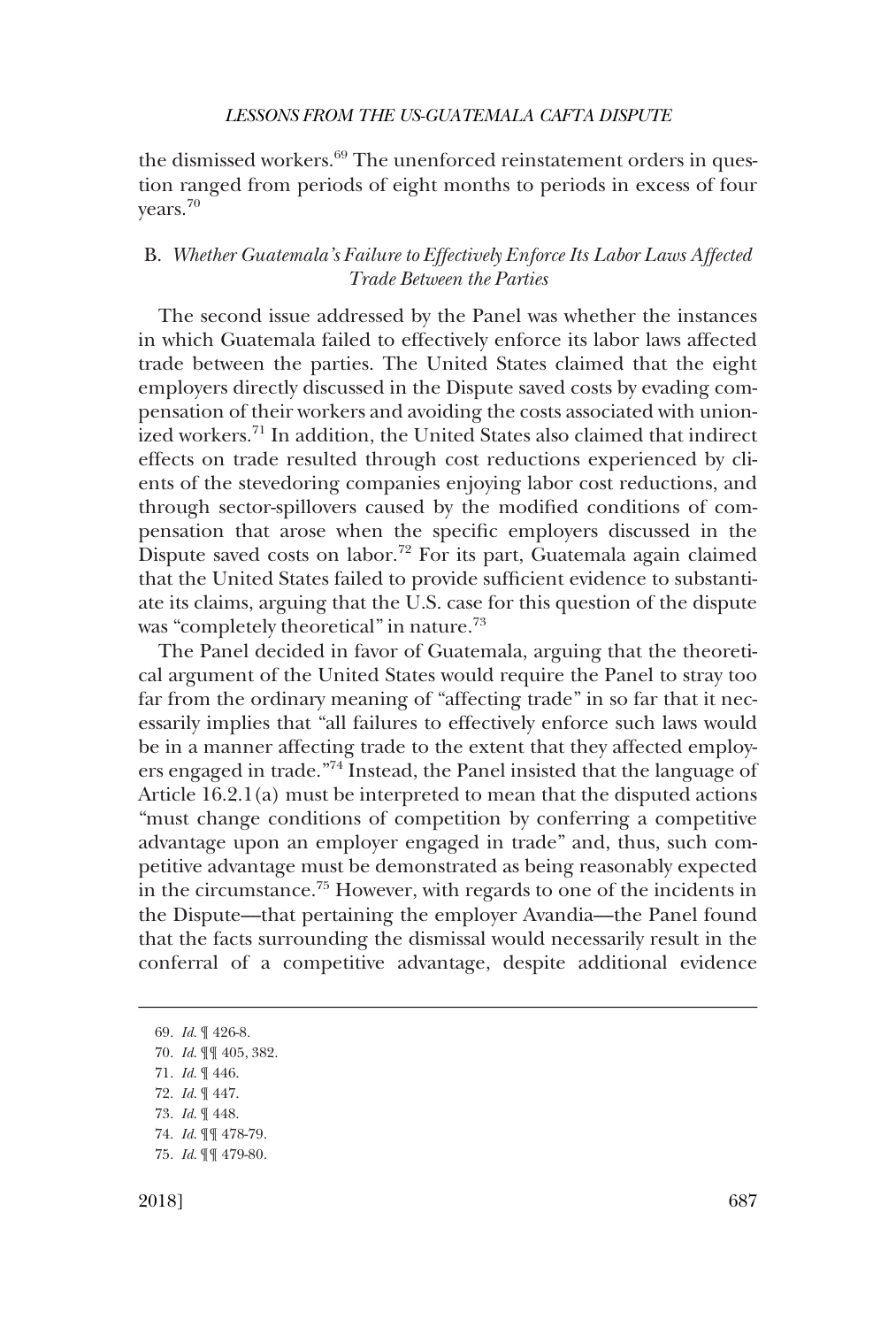<span id="page-13-0"></span>demonstrating such an advantage.76 In this instance, Avandia dismissed all nine workers who constituted the provisional executive committee of a union in the process of formation.77 The severity of this action led the Panel to rule that a competitive advantage was inevitable:

Dismissal of union leaders on this scale in response to an attempt to initiate collective bargaining necessarily sends a message to an employer's workforce that the employer is prepared to inflict significant economic harm on those who seek to bargain collectively with it, and deprives workers seeking to bargain collectively of their leadership.<sup>78</sup>

Despite this finding with regards to the dismissal of workers by Avandia, the Panel still did not find Guatemala in breach of Article 16.2.1(a). According to the Panel, the dismissal action and failure to enforce reinstatement orders constituted an isolated incident, and thus did not meet the standard of being a "sustained or recurring course of action or inaction."79 Thus, in summary the Panel found that "[t]he United States has proved that at eight worksites and with respect to 74 workers Guatemala failed to effectively enforce its labor laws by failing to secure compliance with court orders, but not that these instances constitute a course of inaction that was in a manner affecting trade."80

#### V. DISCUSSION

The Panel's decision in the Dispute offers a first demonstration of an attempt to enforce labor laws transnationally via obligations created in FTAs. As such, it provides a moment for transnational labor scholars to weigh the utility and limitations that such a "hard" enforcement mechanism, like this arbitration decision, might offer.81 It also provides a first look at how arbitration panels will define the meaning of key terms like "effectively enforce" and "affecting trade," the interpretations of which will affect the utility of free trade agreement mechanisms for enforcing labor laws.82 While the discussion below seeks to estimate the utility of this "hard" enforcement mechanism, it is fairly certain that the

<sup>76.</sup> *Id*. ¶ 487.

<sup>77.</sup> *Id*. ¶ 402.

<sup>78.</sup> *Id*. ¶ 487.

<sup>79.</sup> *Id*. ¶ 504.

<sup>80.</sup> *Id*. ¶ 594.

<sup>81.</sup> Claussen, *supra* note 27, at 404.

<sup>82.</sup> Albertson & Compa, *supra* note 4, at 484.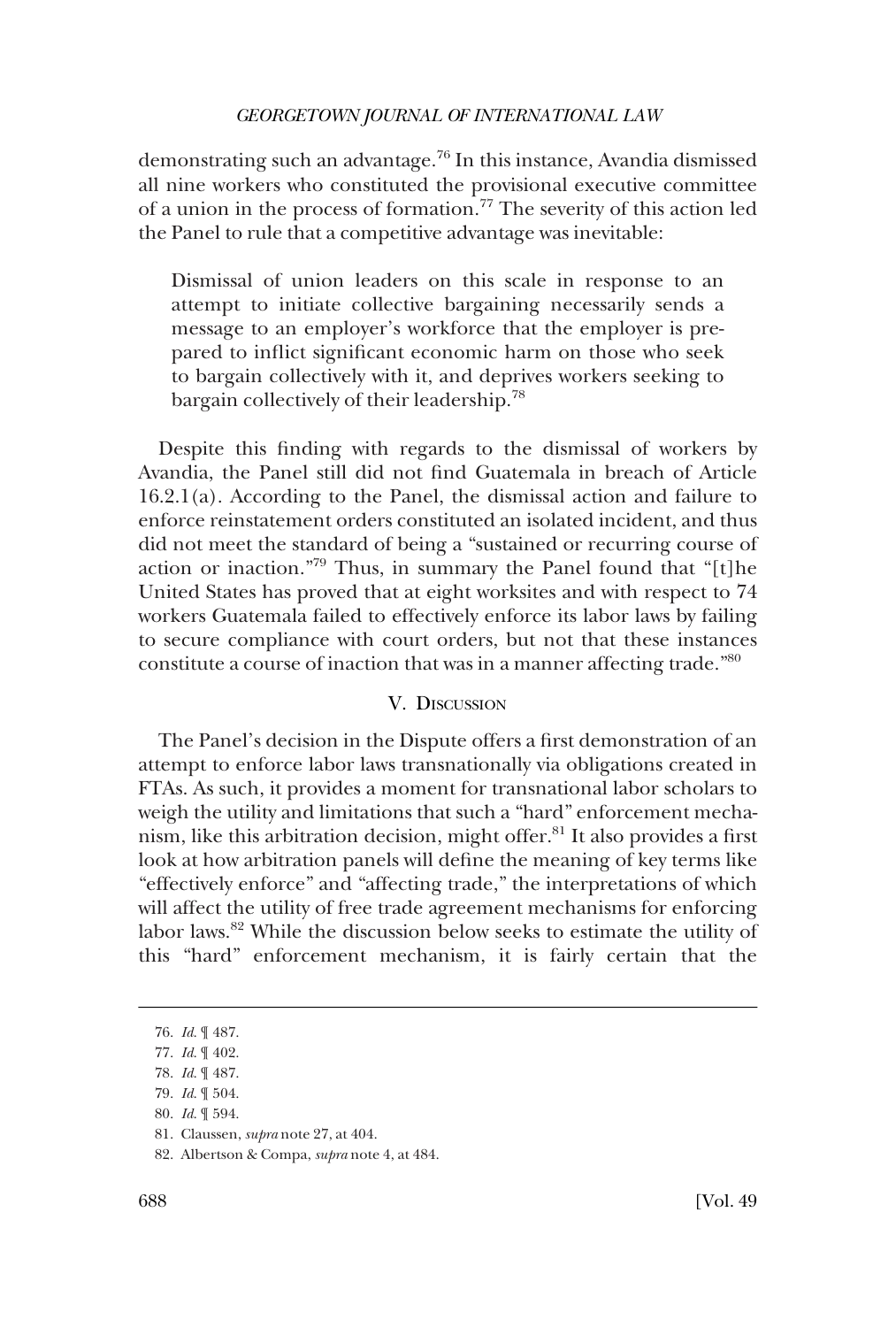<span id="page-14-0"></span>numerous softer dispute mechanisms within free trade agreements, such as consultation and mediation procedures, will continue to be popular mechanisms to enforce labor laws across borders.<sup>83</sup> The following discussion will elaborate three key lessons learned from the Dispute: the emphasis on procedural elements of enforcement over the substance of the allegedly violated labor rights, the particular challenge posed by the panel's interpretation of the "affecting trade" provision in CAFTA-DR, and the participation opportunities of labor unions and NGOs.

# A. *Procedure Over Substance: Missing the Mark on Freedom of Association Rights*

Labor law scholars have long maintained that the protection of freedom of association and the right to collective bargaining are key instruments to ensure the broader enforcement of labor laws in the workplace.<sup>84</sup> The underpinning argument is that an empowered and organized workforce is the optimal watchdog and monitor of labor law violations, more capable of identifying and acting on violations in the workplace from which labor inspectors and private monitors are too often shielded.85 The failure to include enforceable obligations to protect the ILO's standards associated with these two fundamental labor rights is particularly frustrating for labor rights advocates.

Reviewing the Panel's decision in the Dispute, it is evident that the CAFTA-DR's focus on the enforcement of domestic labor laws can prove distracting from the protection of internationally recognized fundamental labor rights. Much of the fact-finding and complaints in the Dispute revolved around which actions local Guatemalan courts took to enforce the reinstatement of unfairly dismissed workers and their compensation of missing wages.86 Questions regarding the length of time in which courts should be expected to have enforced reinstatement orders overshadowed the more general, implicit finding of the widespread violations of internationally-recognized fundamental rights to the freedom of association and collective bargaining.<sup>87</sup>

<sup>83.</sup> *Id*. 480-501 (noting that there have been a number of complaints regarding labor law enforcement under the CAFTA-DR which were resolved through 'softer' mechanisms).

<sup>84.</sup> JILL ESBENSHADE, MONITORING SWEATSHOPS: WORKERS, CONSUMERS, AND THE GLOBAL APPAREL INDUSTRY 202 (2004).

<sup>85.</sup> *Id*. at 198-200.

<sup>86.</sup> U.S. v. Guatemala, *supra* note 2, §IV(B)(2)(b).

<sup>87.</sup> *Id*. ¶¶ 484-85.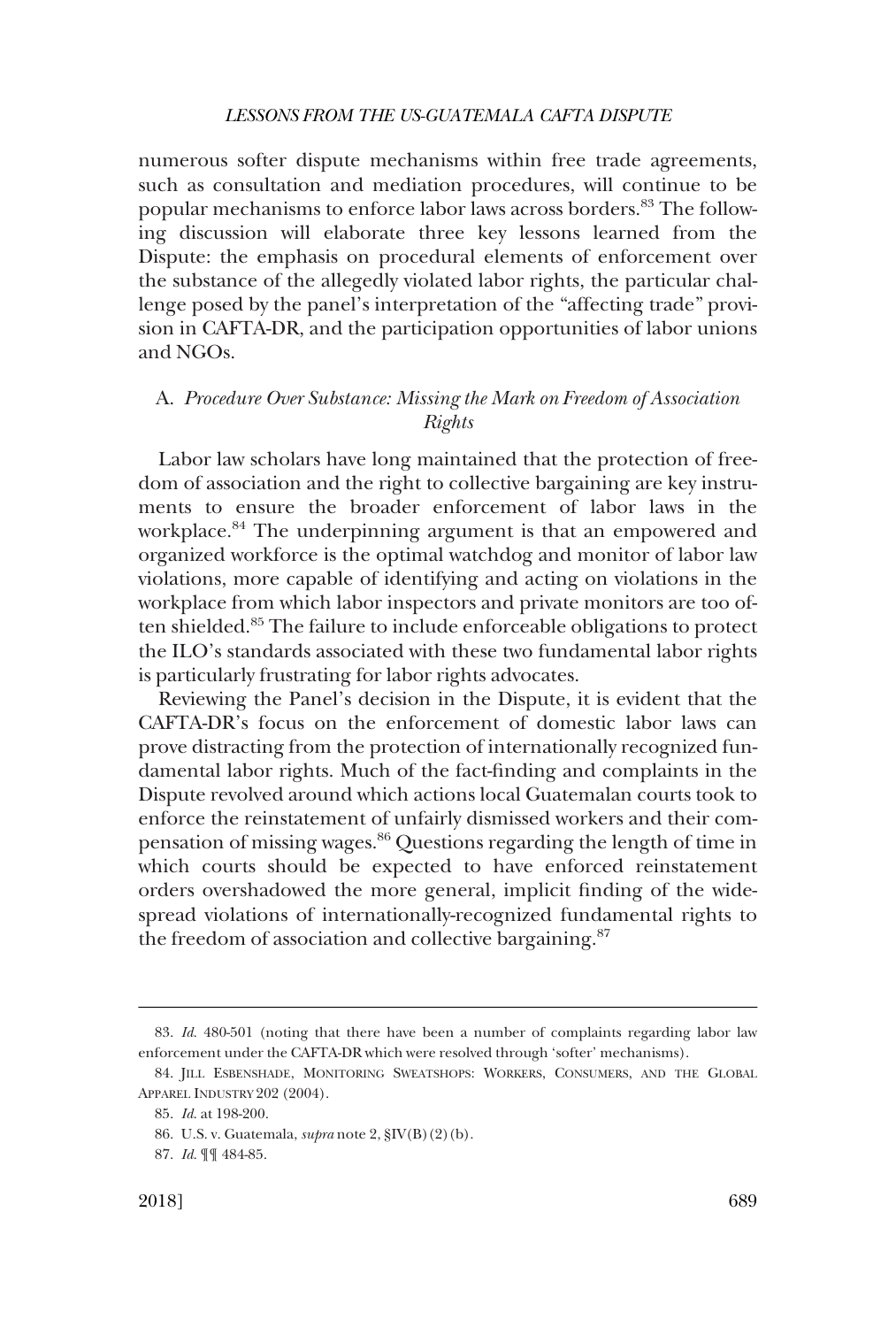<span id="page-15-0"></span>In summary, for advocates wishing to attain justice for the unfairly dismissed workers at the eight worksites reviewed in the Dispute, the Dispute was largely successful. However, the decision proves disappointing for those seeking an explicit confirmation about widespread violations of fundamental labor rights in Guatemala. Domestic procedural injustice, e.g. lengthy delays in the holding of court hearings and the enforcement of court orders, carried more emphasis than the substantive violation of international labor rights, to the extent which these two categories can be separated.

# B. *The Challenge of the "Affecting Trade" Threshold*

Disputing labor rights violations in the context of FTAs will inevitably require a transformation of the dispute to fit the concerns and principles of international trade law. This dispute was transformed primarily through the requirement that trade between the parties is affected through "a sustained or recurring course of action or inaction," which fails to effectively enforce domestic labor laws.<sup>88</sup> The Panel's interpretation of this requirement––the first attempt of its kind––will likely prove consequential for subsequent attempts to use FTAs for labor law enforcement.

As noted above, the Panel dismissed the U.S. argument that any instance of unfair dismissal and unpaid wages necessarily affects trade insofar that the employers save costs that they would have otherwise have incurred directly, as wage payments, or indirectly, as costs derived from a unionized workforce.<sup>89</sup> While the formulation of the requirement in the CAFTA-DR arguably necessitated such an interpretation by the Panel, it nevertheless illustrates how limiting the use of FTAs can be for achieving social justice in these types of cases.<sup>90</sup> Not only is it necessary to prove that trade has been affected, it must also be demonstrated that the effects on trade arose out of reoccurring or sustained action or inaction.91 Such a narrow formulation of the enforceability of labor law provisions in this FTA allow for blatant and systematic violations of the freedom of association to be tolerated. This arises, in part, because the Panel implicitly interpreted "recurring or sustained action or inaction" to be measured in a single work context, rather than more broadly across an industry.92 The Dispute clearly identified both instances of

<sup>88.</sup> CAFTA-DR, *supra* note 1, at art. 16.2(1)(a).

<sup>89.</sup> U.S. v. Guatemala, *supra* note 2, ¶¶ 478-79.

<sup>90.</sup> *Id*. ¶¶ 479-480.

<sup>91.</sup> *Id*. ¶ 594.

<sup>92.</sup> *Id*. ¶ 504.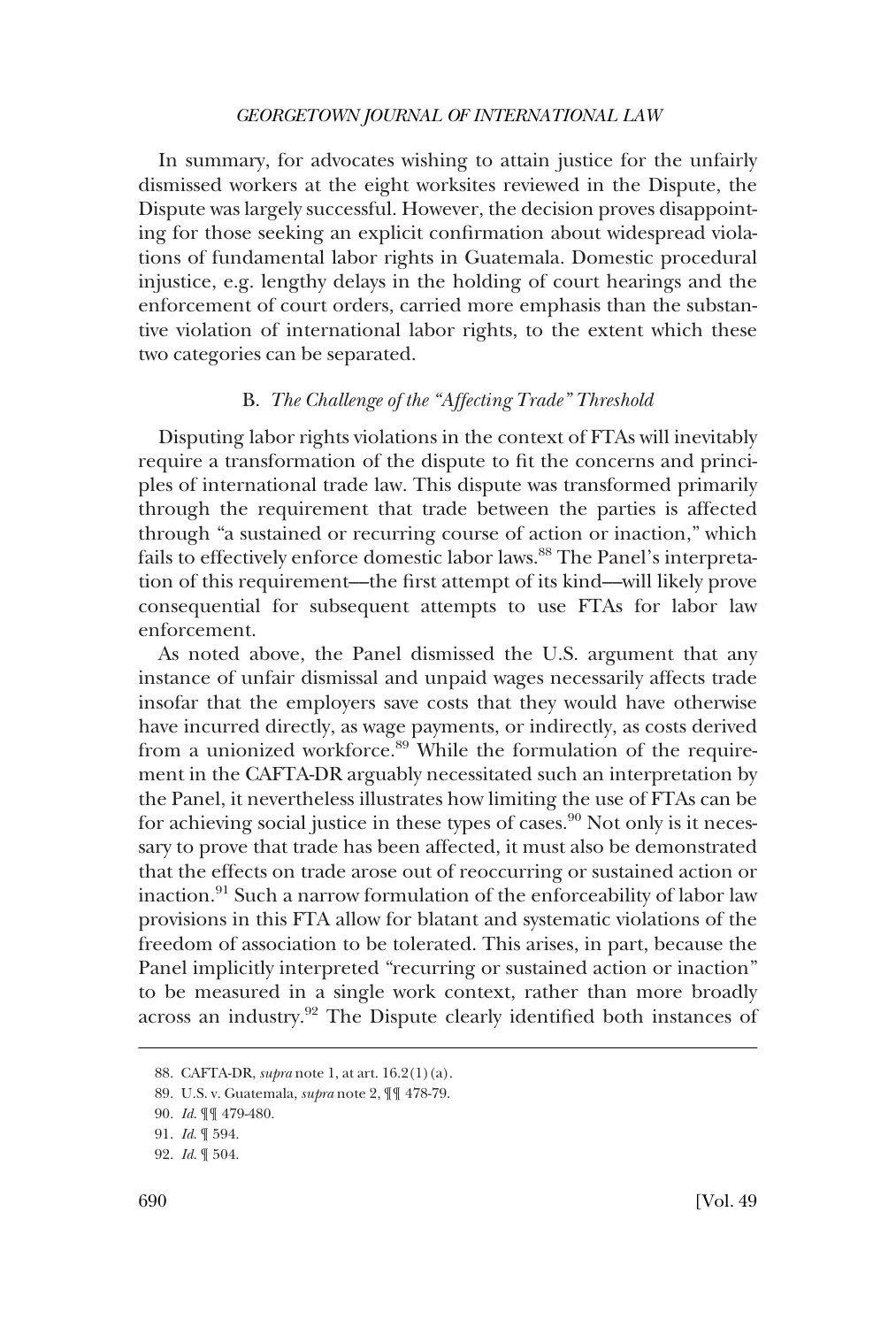<span id="page-16-0"></span>reoccurring action or inaction, as well as instances of sustained action or inaction, of the Guatemalan courts that failed to protect workers involved with unionization activities from unfair dismissal.<sup>93</sup> Yet, the Panel did not find the "reoccurring or sustained" threshold to be met within the specific instance of Avandia, the only instance to have affected trade according to the Panel, which was a key determination that led to Guatemala winning the Dispute.

## C. *The Role of Labor Unions and NGOs*

Lastly, the inclusion of labor provisions in FTAs offers opportunities for labor unions and labor rights advocates to take part in disputing alleged violations of labor rights. While the FTAs are formal agreements among national governments, this case demonstrates how a transnational coalition of labor unions can initiate disputes. Notably, the Dispute began with an action by the coalition of United States and Guatemalan labor unions and workers' organizations.<sup>94</sup> Such a transnational coalition of worker interests is precisely the kind of opportunity which labor advocates have been seeking to foster. It demonstrates how the integration of labor rights into international trade law can offer an alternative venue when domestic courts systematically fail to protect workers raising complaints. It also illustrates how this can serve as a mechanism for uniting labor rights advocacy efforts across borders rather than pitting labor groups against each other, as is too often the result of offshoring and outsourcing of manufacturing and production.<sup>95</sup>

Yet, despite the initial collaboration of U.S. and Guatemalan labor groups, the elevation of the Dispute to the "hard" stage of arbitration ultimately limited the participation opportunities of labor advocates, unions and NGOs. As noted previously, due to the nature of fact finding in this case and the anonymity required for those willing to provide information about working conditions in the respective employment sites, the written submissions of labor unions and advocacy groups were ultimately useless in the proceedings. While this does not signify that their inclusion in the Panel's decision would have resulted in a different outcome, there is nevertheless good reason to remain critical of the participatory closure which resulted as this dispute transformed from

<sup>93.</sup> *Id*. §IV(B)(3).

<sup>94.</sup> Abrahamson, *supra* note 35, at 345.

<sup>95.</sup> Atleson, *supra* note 18; Ashwini Sukthankar, *Global Organizing and Domestic Contraints*, *in*  RESEARCH HANDBOOK ON TRANSNATIONAL LABOUR LAW 37 (Adelle Blackett & Anne Trebilcock eds., 2016).